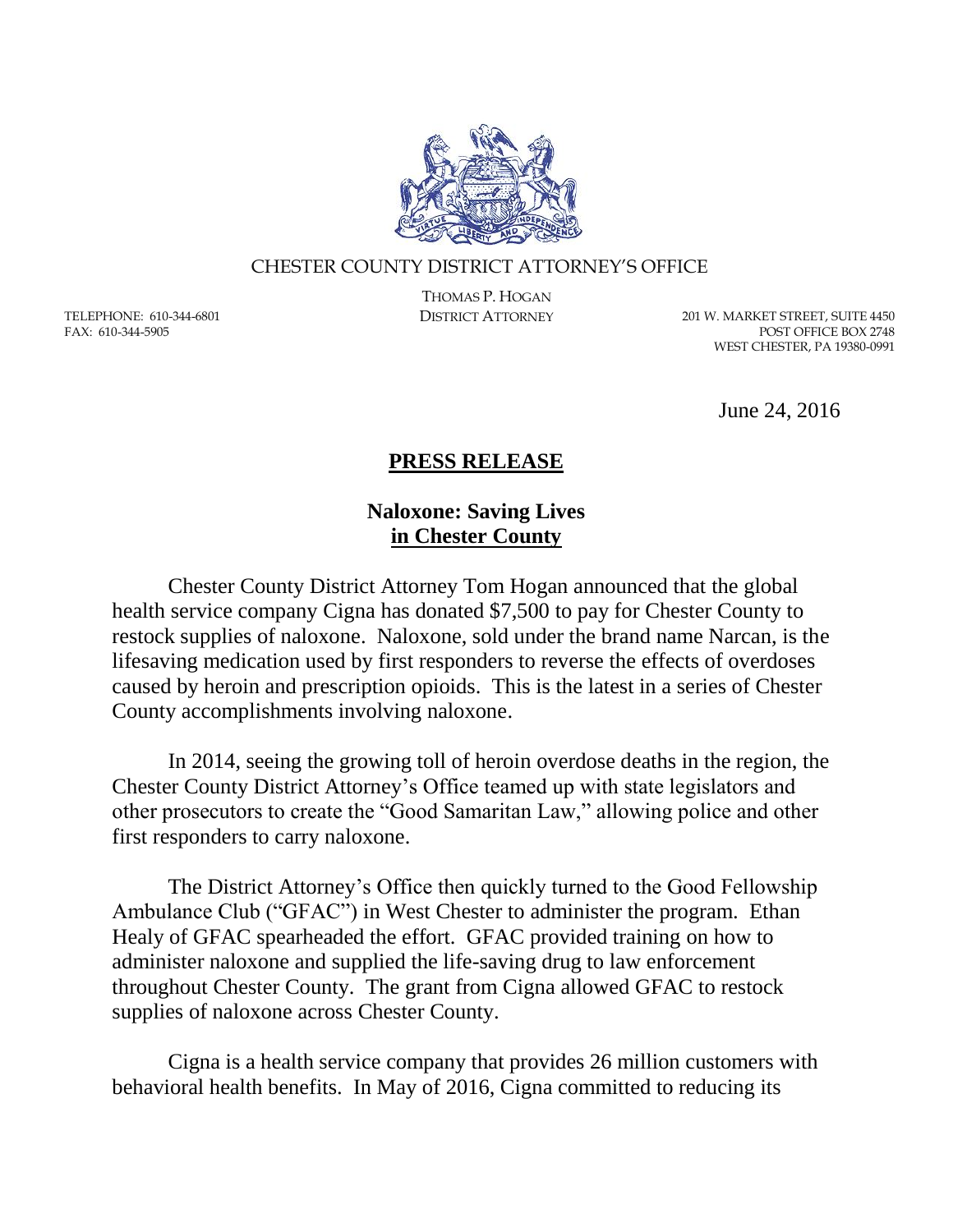customers' opioid use by 25% over the next three years. The Cigna Foundation has donated \$50,000 to make naloxone available for use by first responders in Pennsylvania.

At this point, 46 out of the 47 law enforcement agencies in Chester County have agreed to carry naloxone, including municipal departments and the Pennsylvania State Police. The attached map shows the areas in Chester County where law enforcement is carrying naloxone.

The results of this teamwork are impressive. There have been 58 saves by police using naloxone in Chester County.

Ethan Healy of GFAC, the leader of Project Naloxone, stated, "Good Fellowship has partnered with several agencies including the Chester County Chiefs of Police Association, Chester County Department of Health, Chester County Drug and Alcohol Services, and the Chester County District Attorney's Office to offer the most comprehensive care, recovery options, and community support to battle this epidemic."

Tredyffrin Township Police Superintendent and President of the Chester County Police Chiefs Association Anthony Giaimo stated, "The naloxone initiative is indisputably the most monumental lifesaving program of the 2000's. For saving lives, it is on par with the acquisition and use of AED's (Automated External Defibrillators) by law enforcement officers in the early 1990's. These impactful public safety programs allow law enforcement officers and other first responders the critical lifesaving tools necessary in emergency interventions. The Chester County Police Chiefs Association wishes to thank all those who pushed for legislation, funding, and implementation to make the Naloxone Program a true success. We know that the family and friends of the survivors certainly do!"

Pam Moules, a parent who runs the Steps 4 Hope Foundation to raise awareness of substance abuse issues, stated, "In 2014, 82 people in Chester County died from a drug related overdose. Tragically, that statistic includes my son, Jonathan. After passing the Good Samaritan Law and the signing of the standing order to make naloxone available over the counter, Chester County wasted no time using all the tools available to them to address the opioid epidemic. Increased access to naloxone is saving lives, giving families and those suffering with the disease of addiction hope that they will have a second chance to get the help they need for recovery. I speak for all parents who have lost a child to this disease and all parents who do not want to lose a child in the future."